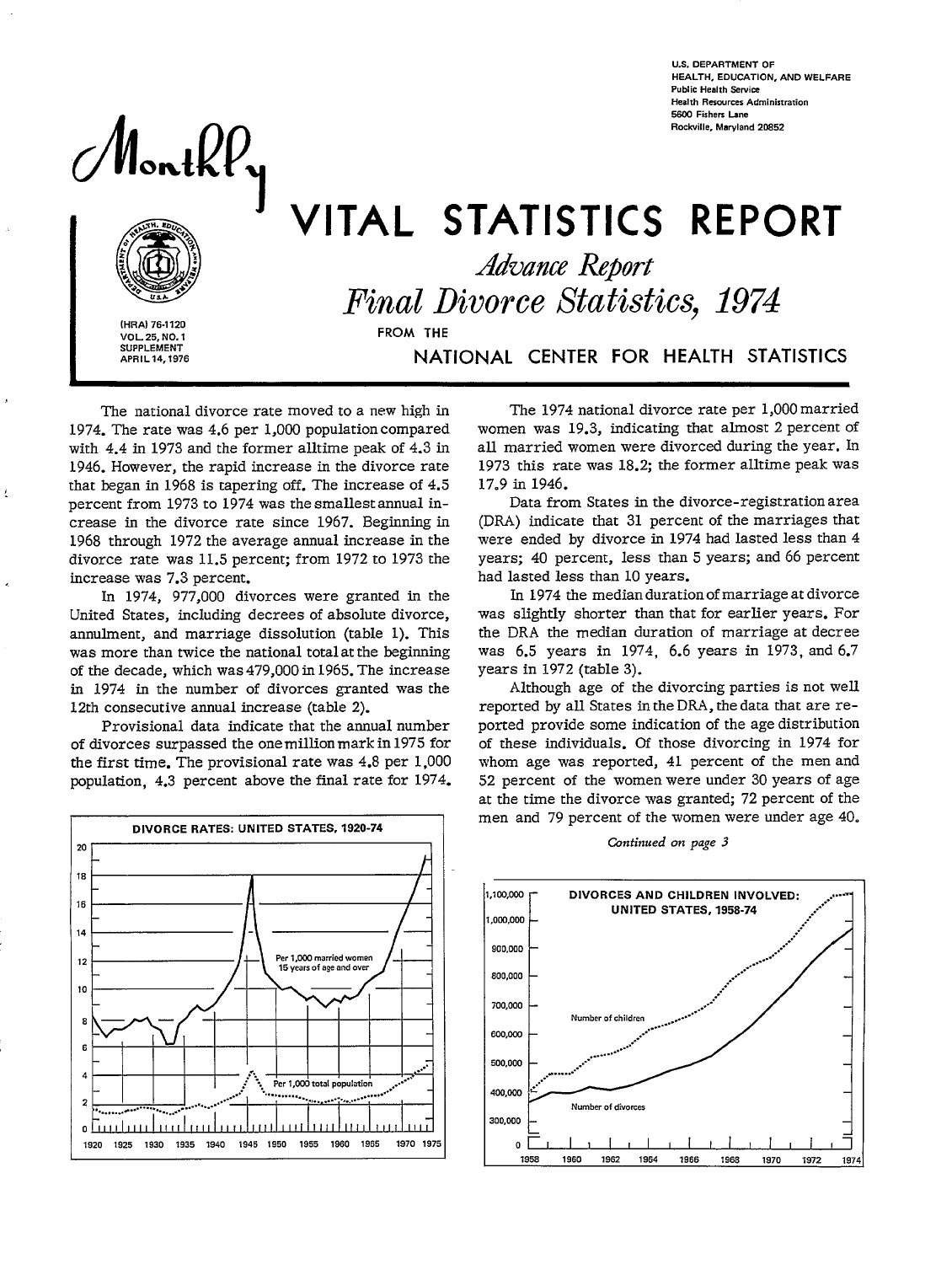# 2 MONTHLY VITAL STATISTICS REPORT

## Table 1. DIVORCES AND RATES: UNITED STATES, EACH REGION, DIVISION, AND STATE, 1972-74

.<br>Tenistration States differ slightly from those based on sample data shown in table 5. Rates of the states except as noted. Figures for the divorce-<br>Tenistration States differ slightly from those based on sample data show

| Region, division.                            | Number             |                     | Rate                |           |           | Region, division, | Number                                                           |         |                 | Rate            |            |            |            |  |
|----------------------------------------------|--------------------|---------------------|---------------------|-----------|-----------|-------------------|------------------------------------------------------------------|---------|-----------------|-----------------|------------|------------|------------|--|
| and State                                    | 1974               | 1973                | 1972                | 1974      | 1973      | 1972              | and State                                                        | 1974    | 1973            | 1972            | 1974       | 1973       | 1972       |  |
| United States <sup>1</sup> ------------      | 977,000            | 915,000             | 845,000             | 4.6       | 4.4       | 4.1               | West North Central-Con.                                          | 22,088  |                 |                 | 4.6        | 4.6        |            |  |
|                                              |                    |                     |                     |           |           |                   | Missouri----------------------<br>North Dakota------------------ | 1,588   | 21,777<br>1,422 | 20,699<br>1,298 | 2.5        | 2.2        | 4.4<br>2.0 |  |
| Regions:                                     |                    |                     |                     | 3.0       | 2.7       | 2.4               | South Dakota-----------------                                    | 2.016   | 1,802           | 1,627           | 3.0        | 2.6        | 2.4        |  |
| Northeast---------------------               | 146,000<br>250,000 | 136,000<br>-234,000 | 119,000<br>1218,000 | 4.3       | $^{14.1}$ | 3.8               | Nebraska----------------------                                   | 5,193   | 4,924           | 4,394           | 3.4        | 3.2        | 2.9        |  |
| North Central----------------                |                    | 1326,000            |                     | $^{15.2}$ | $-4.9$    | 4.6               | Kansas-----------------------                                    | 11,484  | 10,472          | 9,925           | 5.1        | 4.6        | 4.4        |  |
| South-------------------------               | -348,000           |                     | 301,000             | 6.3       | 16.0      | $-5.71$           | South Atlantic:                                                  |         |                 |                 |            |            |            |  |
| West---------------------------              | 233,000            | 2219,000            | 1207,000            |           |           |                   | Delaware----------------------                                   | 2,354   | 2.188           | 1,836           | 4.1        | 3.8        | 3.2        |  |
|                                              |                    |                     |                     |           |           |                   | Maryland----------------------                                   | 15,070  | 14, 145         | 11,520          | 3.7        | 3.5        | 2.8        |  |
| Northeast:                                   |                    |                     |                     |           |           |                   |                                                                  |         | 2,975           |                 | 4.4        | 4.0        | 4.4        |  |
| New England-------------------               | 240.034            | 35,029              | 33,480              | 23.3      | 2.9       | 2.8               | District of Columbia --------                                    | 3.176   |                 | 3.324           | 3.4        | 3.3        | 3.0        |  |
| Middle Atlantic---------------               | 106,457            | 100,645             | 85,898              | 2.9       | 2.7       | 2.3               | Virginia-----------------------                                  | 16,704  | 16,078          | 14,155          |            |            | 3.5        |  |
| North Central:                               |                    |                     |                     |           |           |                   | West Virginia----------------                                    | 7,176   | 7,056           | 6,270           | 4.0        | 3.9<br>3.5 | 3.3        |  |
| East North Central <sup>2</sup> -----------  | 185,708            | 166,485             | 157,093             | 4.5       | ۰         | $\star$           | North Carolina---------------                                    | 20,049  | 18,532          | 17,277          | 3.7        |            |            |  |
| West North Central-----------                | 64.096             | 60.704              | 56,664              | 3.8       | 3.6       | 3.4               | South Carolina---------------                                    | 8.816   | 8,266           | 7,646           | 3.2        | 3.0        | 2.8        |  |
| South:                                       |                    |                     |                     |           |           |                   | Georgia-----------------------                                   | 26,918  | 25,058          | 22,044          | 5.5        | 5.2        | 4.7        |  |
| South Atlantic---------------                | 159.874            | 150,304             | 135.749             | 4.8       | 4.6       | 4.3               | Florida---------------------                                     | 59,611  | 56,006          | 51,677          | 7.4        | 7.3        | 7.0        |  |
| East South Central -----------               | 70.505             | 66,290              | 61,510              | 5.3       | 5.0       | 4.7               | East South Central:                                              |         |                 |                 |            |            |            |  |
| West South Central-----------                | 2115,935           | 106,597             | 2103,749            |           | $\ast$    | $z_{5,2}$         | Kentucky-----------------------                                  | 13,791  | 13,030          | 11,854          | 4.1        | 3.9        | 3.6        |  |
| West:                                        |                    |                     |                     |           |           |                   | Tennessee---------------------                                   | 23,725  | 22,074          | 20,601          | 5.7        | 5.3        | 5.1        |  |
| Mountain---------------------                | 66,867             | 59.422              | 57,288              | 7.1       | *         | $\bullet$         | Alabama -----------------------                                  | 21,123  | 20,399          | 18,958          | 5.9        | 5.8        | 5.4        |  |
| Pacific-----------------------               | 165,722            | 157,704             | 148,975             | 6.0       | 5.8       | 5.5               | Mississippi ------------------                                   | 11,866  | 10,787          | 10,097          | 5.1        | 4.7        | 4.5        |  |
| New England:                                 |                    |                     |                     |           |           |                   | West South Central:                                              |         |                 |                 |            |            |            |  |
| Maine------------------------                | 4.876              | 4.550               | 4,157               | 4.7       | 4.4       | 4.1               | Arkansas---------------------                                    | 215,840 | 215,219         | 14,499          | 27.7       | 27.5       | 7.2        |  |
| New Hampshire-----------------               | 4,051              | 3.856               | 3,196               | 5.0       | 4.9       | 4.1               | $I$ ouisiana <sup>2</sup> ---------------------                  | 7.812   | 7,294           | 10,618          | ∗          | 关          | 2.8        |  |
| Vermont-----------------------               | 21.623             | 1,582               | 1,253               | $^{2}3.5$ | 3.4       | 2.7               | 0klahoma <sup>3</sup> ----------------------                     | 22,521  | 19,932          | 18,289          | B.3        | 7.5        | 6.9        |  |
| Massachusetts------------------              | 16.116             | 14,539              | 14.441              | 2.8       | 2.5       | 2.5               | <b>Texas--------------------------</b>                           | 69,762  | 64,152          | 60,343          | 5.8        | 5.4        | 5.2        |  |
| Rhode Island-----------------                | 2,522              | 2,423               | 2,018               | 2.7       | 2.5       | 2.1               | Mountain:                                                        |         |                 |                 |            |            |            |  |
| Connecticut-------------------               | 10,846             | 8.079               | 8,415               | 3.5       | 2.6       | 2.7               | Montana----------------------                                    | 3,940   | 3,772           | 3,609           | 5.4        | 5.2        | 5.0        |  |
| Middle Atlantic:                             |                    |                     |                     |           |           |                   | Idaho--------------------------                                  | 4,808   | 4.341           | 3,847           | 6.0        | $5 - 6$    | 5.1        |  |
| New York-----------------------              | 54,015             | 47,886              | 40.902              | 3.0       | 2.6       | 2.2               | Wyoming------------------------                                  | 2,523   | 2,275           | 2,218           | 7.0        | 6.4        | 6.4        |  |
| New Jersey--------------------               | 19,870             | 21,754              | 17,495              | 2.7       | $3 - 0$   | 2.4               | Colorado----------------------                                   | 15,082  | 14,370          | 12,604          | 6.0        | 5.9        | 5.3        |  |
| Pennsylvania------------------               | 32,572             | 31,005              | 27,501              | 2.8       | 2.6       | 2.3               | New Mexico--------------------                                   | 7.863   | 25,383          | 25.259          | 7.0        | $\star$    |            |  |
| East North Central:                          |                    |                     |                     |           |           |                   | Arizona-----------------------                                   | 16,936  | 14,036          | 313,197         | 7.9        | $6 - 8$    | $a_{6.7}$  |  |
| Ohio--------------------------               | 49,239             | 48.001              | 44,673              | 4.6       | 4.5       | 4.2               | Utah--------------------------                                   | 5.670   | 5.270           | 4.904           | 4.8        | 4.6        | 4.4        |  |
| Tndiana <sup>2</sup> ----------------------- | 333.908            | 22.322              | 22,902              | 36.4      | $\ast$    |                   | Nevada------------------------                                   | 10,045  | 9,975           | 11,650          | 17.5       | 10.2       | 21.9       |  |
| Tllinois-----------------------              | 48,361             | 45.152              | 43,092              | 4.3       | 4.0       | 3.8               | Pacific:                                                         |         |                 |                 |            |            |            |  |
| Michigan----------------------               | 41,850             | 39.415              | 35.934              | 4.6       | 4.4       | 4.0               | Washington-------------------                                    | 23,909  | 21,581          | 20.513          | 6.9        | 6.3        | 6.0        |  |
|                                              |                    |                     |                     | 2.7       | 2.5       | 2.3               | Отедов------------------------                                   | 13,538  | 12,382          | 11,706          | 6.0        | 5.6        | 5.4        |  |
| Wisconsin---------------------               | 12,350             | 11.595              | 10,492              |           |           |                   | California-------------------                                    | 121,714 |                 |                 | 5.8        | 5.7        | 5.4        |  |
| West North Central:                          |                    |                     |                     |           |           |                   |                                                                  |         | 117,509         | 110,718         |            | 6.2        | 6.6        |  |
| Minnesota --------------------               | 12.237             | 11.156              | 10,250              | 3.1       | 2.9       | 2.6               | Alaska------------------------                                   | 2,450   | 2,062           | 2.147           | 7.3<br>4.9 | 5.0        |            |  |
| <b>Tova---------------------------</b>       | 9,480              | 9,151               | 8,471               | 3.3       | 3.2       | 2.9               | Hawaii------------------------                                   | 4,111   | 4,170           | 3,891           |            |            | 4.8        |  |

lFigures include estimates.  $2$  Pate are incomplete.  $3$ Data include divorce petitions filed for some counties.

[Data refer only to events occurring within The United States. Alaska included

|                                        | Divorces          | Rate per $1,000^2$ - | Stat                                  |                     |
|----------------------------------------|-------------------|----------------------|---------------------------------------|---------------------|
| Year                                   | and<br>annulments | Total<br>population  | Married women<br>15 years<br>and over |                     |
| 1974 <del></del>                       | 977,000           | 4.6                  | 19.3                                  |                     |
| 1973---------------------------------  | 915,000           | 4.4                  | 18.2                                  |                     |
| 1972                                   | 845,000           | 4.1                  | 17.0                                  | Alabam              |
| 1971---------------------------------  | 773,000           | 3.7                  | 15.8                                  | Alaska              |
| 1970-------------------------------    | 708,000           | 3.5                  | 14.9                                  | Califo              |
| 1969---------------------------------  | 639,000           | 3.2                  | 13.4                                  | Connec <sup>®</sup> |
| 1968--------------------------------   | 584,000           | 2.9                  | 12.5                                  | Georgi              |
| 1967--------------------------------   | 523,000           | 2.6                  | 11.2                                  | Hawaii.<br>Tdaho-   |
| 1966---------------------------------  | 499,000           | 2.5                  | 10.9                                  | Tllino              |
| 1965--------------------------------   | 479,000           | 2.5                  | 10.6                                  | Tova--              |
| 1964---------------------------------- | 450,000           | 2.4                  | $10-0$                                | Kansas              |
| 1963---------------------------------  | 428,000           | 2.3                  | 9.6                                   | Kentuc              |
| 1962--------------------------------   | 413,000           | 2.2                  | 9.4                                   | Maryla              |
| 1961---------------------------------  | 414.000           | 2.3                  | 9.6                                   | Michig              |
| 1960--------------------------------   | 393,000           | 2.2                  | 9.2                                   | Misson              |
| 1959--------------------------------   | 395,000           | 2.2                  | 9.3                                   | Montan<br>Nebras    |
| 1958---------------------------------- | 368,000           | 2.1                  | 8.9                                   | New Yo              |
| 1957---------------------------------  | 381,000           | 2.2                  | 9.2                                   | $Ohio--$            |
| 1956---------------------------------  | 382.000           | 2.3                  | 9.4                                   | Oregon              |
| 1955---------------------------------- | 377,000           | 2.3                  | 9.3                                   | Pennsy              |
| 1954--------------------------------   | 379,000           | 2.4                  | 9.5                                   | Rhode               |
| 1953---------------------------------  | 390,000           | 2.5                  | 9.9                                   | South               |
| 1952---------------------------------- | 392,000           | 2.5                  | 10.1                                  | South               |
| 1951--------------------------------   | 381,000           | 2.5                  | 9.9                                   | Tennes              |
| 1950---------------------------------  | 385,000           | 2.6                  | 10.3                                  | Utah--<br>Vermon    |
|                                        |                   |                      |                                       |                     |

## Table 2. DIVORCES AND ANNULMENTS AND RATES: UNITED STATES,<br>
1950-74 AND EACH REGISTRA-<br>
TON SEARE REGISTRATION AREA AND EACH REGISTRA-TION STATE, 1972-74

 $\bullet$ 

L

ţ

beginning with 1959 and Hawaii with 1960] [Based on sample data. Medians computed on data by single years, excluding duration of marriage not stated. The divorce-registration area included 29 states in 1972, 1973, and 1974

|                                                                                        | Rate per $1,0001$ -<br>Divorces |                     |                                       |                                                   | Median duration of marriage |      |         |  |
|----------------------------------------------------------------------------------------|---------------------------------|---------------------|---------------------------------------|---------------------------------------------------|-----------------------------|------|---------|--|
| Year                                                                                   | and<br>annulments               | Total<br>population | Married women<br>15 years<br>and over | Area                                              | 1974                        | 1973 | 1972    |  |
|                                                                                        | 977,000                         | 4.6                 | 19.3                                  | Divorce-registration area-------------------      | 6.5                         | 6.6  | 6.7     |  |
| 1973---------------------------------                                                  | 915,000                         | 4.4                 | 18.2                                  |                                                   |                             |      |         |  |
| 1972--------------------------------                                                   | 845,000                         | 4.1                 | 17.0                                  |                                                   | 5.0                         | 5.3  | 5.0     |  |
| 1971---------------------------------                                                  | 773,000                         | 3.7                 | 15.8                                  |                                                   | 5.1                         | 5.3  | 5.6     |  |
| 1970--------------------------------                                                   | 708,000                         | 3.5                 | 14.9                                  |                                                   | 6.7                         | 6.9  | 6.9     |  |
| 1969--------------------------------                                                   | 639,000                         | 3.2                 | 13.4                                  |                                                   | 8.1                         | A.4  | 8.1     |  |
| 1968--------------------------------                                                   | 584,000                         | 2.9                 | 12.5                                  |                                                   | 5.2                         | 5.2  | 5.4     |  |
| 1967--------------------------------                                                   | 523,000                         | 2.6                 | 11.2                                  |                                                   | 5.3                         | 5.6  | 6.1     |  |
|                                                                                        |                                 |                     |                                       | Tdahowwwwwwwwwwwwwwwwwwwwwwwwwwwwwwwww            | 4.7                         | 4.5  | 4.7     |  |
| 1966--------------------------------                                                   | 499,000                         | 2.5                 | 10.9                                  |                                                   | 6.1                         | 6.5  | 6.1     |  |
| 1965--------------------------------                                                   | 479,000                         | 2.5                 | 10.6                                  |                                                   | 5.6                         | 5.6  | 5.9     |  |
| 1964---------------------------------                                                  | 450,000                         | 2.4                 | 10.0                                  |                                                   | 5.2                         | 5.2  | 5.0     |  |
| 1963---------------------------------                                                  | 428,000                         | 2.3                 | 9.6                                   |                                                   | 5.5                         | 5.5  | 5.9     |  |
| 1962--------------------------------                                                   | 413,000                         | 2.2                 | 9.4                                   |                                                   | 8.5                         | 9.0  | 8.6     |  |
| 1961---------------------------------                                                  | 414.000                         | 2.3                 | 9.6                                   |                                                   | 6.7                         | 6.6  | 6.4     |  |
| 1960-------------------------------                                                    | 393.000                         | 2.2                 | 9.2                                   |                                                   | 5.5                         | 5.4  | 5.4     |  |
| 1959--------------------------------                                                   | 395,000                         | 2.2                 | 9.3                                   |                                                   | 4.8                         | 4.8  | 5.1     |  |
|                                                                                        |                                 |                     |                                       |                                                   | 5.9                         | 5.7  | 6.3     |  |
| 1958---------------------------------                                                  | 368,000                         | 2.1                 | 8.9                                   |                                                   | 8.0                         | 8.7  | $8 - 8$ |  |
| 1957---------------------------------                                                  | 381,000                         | 2.2                 | 9.2                                   |                                                   | 6.3                         | 6.2  | 6.3     |  |
| 1956---------------------------------                                                  | 382,000                         | 2.3                 | 9.4                                   |                                                   | 5.8                         | 5.8  | 5.7     |  |
| 1955----------------------------------                                                 | 377,000                         | 2.3                 | 9.3                                   |                                                   | 7.7                         | 7.6  | 8.3     |  |
| 1954--------------------------------                                                   | 379,000                         | 2.4                 | 9.5                                   |                                                   | a.0                         | A.4  | 8.2     |  |
| 1953---------------------------------                                                  | 390,000                         | 2.5                 | 9.9                                   | South Carolina----------------------------------- | 6.8                         | 6.9  | 7.0     |  |
| 1952----------------------------------                                                 | 392,000                         | 2.5                 | 10.1                                  |                                                   | 5.6                         | 5.9  | 5.9     |  |
| 1951--------------------------------                                                   | 381,000                         | 2.5                 | 9.9                                   |                                                   | 5.2                         | 5.2  | 5.6     |  |
| 1950---------------------------------                                                  | 385,000                         | 2.6                 | 10.3                                  |                                                   | 4.9                         | 4.8  | 4.9     |  |
|                                                                                        |                                 |                     |                                       |                                                   | 7.9                         | 7.9  | 8.0     |  |
|                                                                                        |                                 |                     |                                       |                                                   | 7.8                         | 7.9  | 7.8     |  |
| <sup>1</sup> Data are based on population enumerated as of April 1 for 1950, 1960, and |                                 |                     |                                       |                                                   | 7.2                         | 7.4  | 7.6     |  |
| 1970. and estimated as of July 1 for all other years.                                  |                                 |                     |                                       |                                                   | 4.8                         | 4.5  | 4.7.    |  |

<sup>1</sup>Excludes data for Wayne County.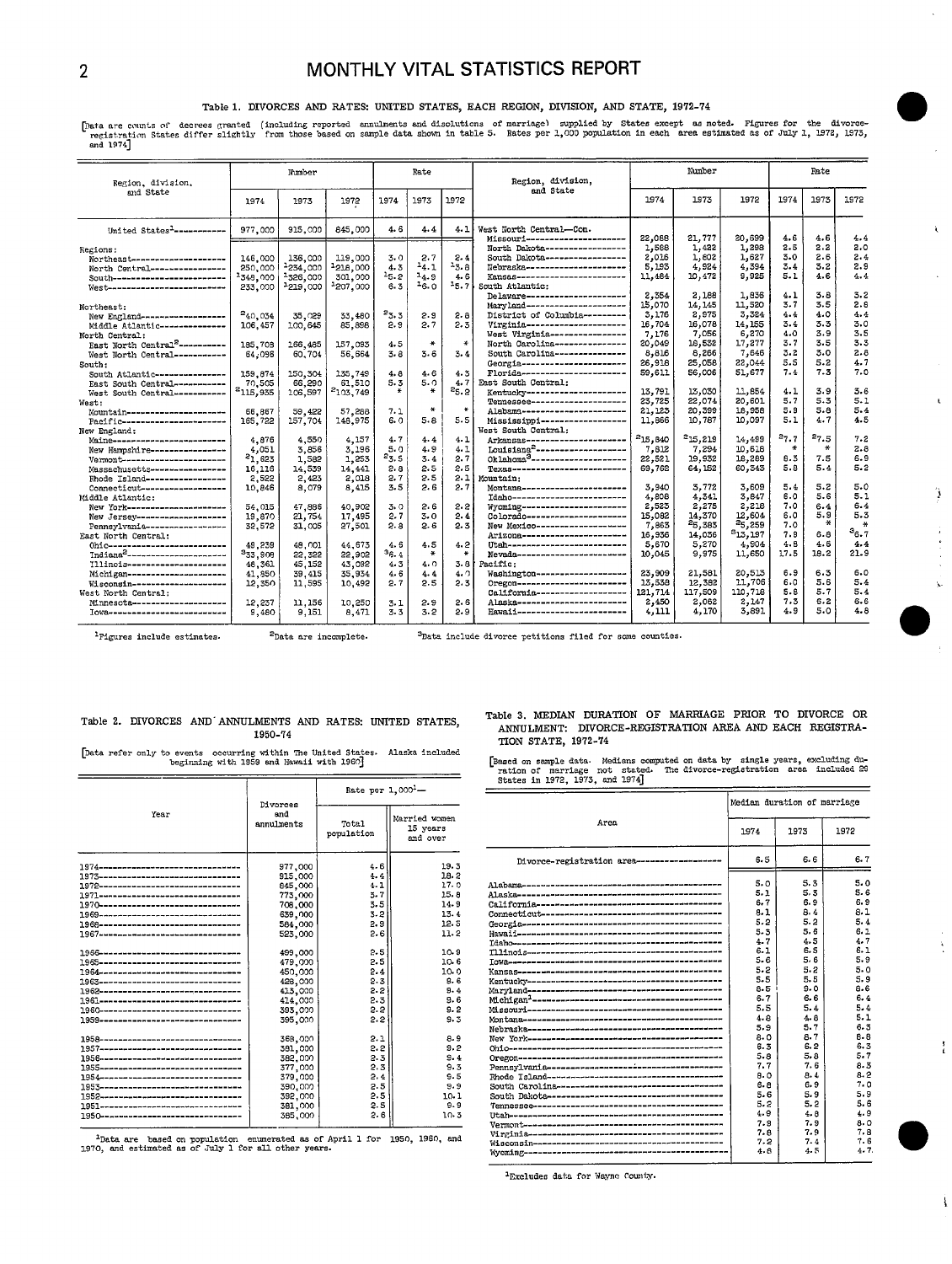The couples that divorced in 1974 had an estimated 1,099,000 chil-  $d$ ren under 18 years of age (table 4). The annual estimated number of children of divorcing couples was above one million in 1972, 1973, and the mated from frequencies based on sample; for all other years estimated from the information of the state of the state of the state of the state of t 1.12 in 1974, 1.17 in 1973, and 1.20 in 1972. The alltime high was 1.36 in 1964. in 1964. **Extinctive Contract of the Contract of Contract of the Contract of Contract of Contract of Contract of Contract of Contract of Contract of Contract of Contract of Contract of Contract of Contract of Contract of C** 

The numbers of children under 18 years of age reported in divorce cases in 1974 are shown in table 5. For the entire DRA, 42 percent of divorcing couples bad no children under 18 years of sge (though some may have had children aged 18 or more), 26 percent had 1 child; 19 percent, 2 children; 8 percent, 3 children; 4 percent, 4 children; and 2 percent had 5 children or more.

This report presents summary tabulations from the final divorce statistics for 1974. More detailed tabulations for 1974 will be published in *Vital Statistics of the United States*, Volume III-*Marriage and Divorce*. Prior to the publication of that volume, the National Center for Health Statistics will respond to requests for unpublished data whenever possible.

# Continued from page 1 **Table 4. ESTIMATED NUMBER OF CHILDREN INVOLVED IN DIVORCES**<br> **AND ANNULMENTS: UNITED STATES, 1954-74**<br> **AND ANNULMENTS: UNITED STATES, 1954-74**

dren under 18 years of age (table 4). The annual estimated number of [Fefers only to events occurring within the United States. For 1960-74 esti-

| Year | Estimated<br>number of<br>children<br>involved                                                                                                                                                                      | Average<br>number of<br>children<br>per decree                                                                                                       |
|------|---------------------------------------------------------------------------------------------------------------------------------------------------------------------------------------------------------------------|------------------------------------------------------------------------------------------------------------------------------------------------------|
|      | 1,099,000<br>1,079,000<br>1,021,000<br>946,000<br>870,000<br>840,000<br>784,000<br>701,000<br>669,000<br>630,000<br>613,000<br>562,000<br>532,000<br>516,000<br>463,000<br>468,000<br>398,000<br>379,000<br>361,000 | 1.12<br>1.17<br>1.20<br>1.22<br>1.22<br>1.31<br>1.34<br>1.54<br>1.34<br>1.32<br>1.36<br>1.31<br>1.29<br>1.25<br>1.18<br>1.18<br>1.03<br>0.99<br>0.95 |
|      | 347,000<br>341,000                                                                                                                                                                                                  | 0.92<br>0.90                                                                                                                                         |
|      |                                                                                                                                                                                                                     |                                                                                                                                                      |

<sup>1</sup>Revised.

Table 5. DIVORCES AND ANNULMENTS BY NUMBER OF CHILDREN REPORTED: DIVORCE-REGISTRATION AREA AND EACH REGISTRATION STATE, 1974

[Faced on sample data. Data relate to children under 19 years of age]

|                                               | A11<br>diverces   | Number of children reported |                |                |        |        |           |            |  |
|-----------------------------------------------|-------------------|-----------------------------|----------------|----------------|--------|--------|-----------|------------|--|
| Area                                          | end<br>annulments | None                        | ı              | s.             | 3      | 4      | 5 or more | Not stated |  |
| Divorce-registration area ------------        | 571,794           | 230,036                     | 149,057        | 102,843        | 45,521 | 19,391 | 10,357    | 23,584     |  |
|                                               | 21,150            | 9,080                       | 5,091          | 3,490          | 1,460  | 660    | 310       | 1.060      |  |
|                                               | 5,455             | 1,085                       | 562            | 445            | 135    | 94     | 63        | 27         |  |
| Colifornie----------------------------------- | 121,200           | 48,560                      | 23,349         | 20.240         | 9,230  | 5,180  | 1,390     | 11.260     |  |
| Connecticut --------------------------------- | 10,360            | 3.676                       | 2,576          | 2,196          | 1,074  | 419    | 279       | 642        |  |
|                                               | 26,825            | 11,760                      | 6,961          | 4,349          | 1,895  | 750    | 290       | 330        |  |
|                                               | 4.173             | 1.641                       | 1.055          | 201            | 361    | 141    | 94        | 19         |  |
|                                               | 4.893             | 1,923                       | 1,228          | 932            | 400    | 136    | 90        | 86         |  |
|                                               | 47.750            | 19,310                      | 11,320         | $9.54^{\circ}$ | 3,990  | 1,620  | 1,120     | 1,880      |  |
|                                               | 9,394             | 3,258                       | 2,416          | 1,892          | 976    | 532    | 203       | 412        |  |
|                                               | 11,536            | 4.832                       | 5.935          | 2,110          | 592    | 414    | 216       | 90         |  |
|                                               | 13,809            | 5,925                       | 3,470          | 2,247          | 1,020  | 550    | 250       | 345        |  |
|                                               | 15,020            | 5,850                       | 3,4%           | 2,545          | 1,065  | 510    | 290       | 1,355      |  |
|                                               | 28,950            | 10,990                      | 6,810          | 5,820          | 2,910  | 1,370  | 650       | 400        |  |
|                                               | 22, 955           | 9,795                       | 5,655          | 3,755          | 1,535  | 725    | 410       | 210        |  |
|                                               | 3,950             | 1,645                       | 932            | 714            | 350    | 139    | 86        | 84         |  |
|                                               | 5.220             | 2.954                       | 1,306          | 1, 28          | 492    | 152    | 150       | я          |  |
|                                               | 53,960            | 21.930                      | 11,830         | 10,280         | 4,600  | 1,740  | ⊥ູງງລ     | 2,530      |  |
|                                               | 49,330            | 18,960                      | 13,320         | 9,280          | 4,200  | 2,190  | 1,180     | 200        |  |
|                                               | 13,370            | 6,095                       | 2,970          | 2,551          | 1,125  | 415    | 170       | 45         |  |
| Pennsylvania--------------------------------- | 32,670            | 11,790                      | 8,470          | 6,490          | 2,940  | 1,410  | 610       | 960        |  |
| Fhode Island-------------------------------   | 2,519             | 903                         | 639            | 534            | 291    | 112    | 85        | 55         |  |
| South Carolina------------------------------  | 8,814             | 3.624                       | 2,372          | 1,672          | 676    | 242    | 128       | 100        |  |
| South Dakota--------------------------------  | 2,021             | 758                         | 507            | 407            | 177    | 110    | 60        | 2          |  |
|                                               | 23,750            | 10,830                      | $6,12^{\circ}$ | 3.805          | 1,610  | 595    | 370       | 420        |  |
|                                               | 5,472             | 2.058                       | 1,270          | 944            | 492    | 233    | 154       | 316        |  |
|                                               | 1,516             | 497                         | 356            | 314            | 166    | 95     | 48        | 40         |  |
|                                               | 16,625            | 6,735                       | 4,935          | 2,950          | 1,230  | 485    | 310       | an.        |  |
|                                               | 10, 32            | 3,382                       | 2,618          | 2,166          | 1,078  | 456    | 300       | 92         |  |
|                                               | 2,527             | 1,125                       | 597            | 418            | 201    | 92     | 47        | 47         |  |

**or all the area for number of children affected**<br>
<sup>2</sup>Excludes data for Wayne County. \*Data are for number of children affected by decree.<br><sup>2</sup>Excludes data for Wayne County.

i

 $\overline{1}$